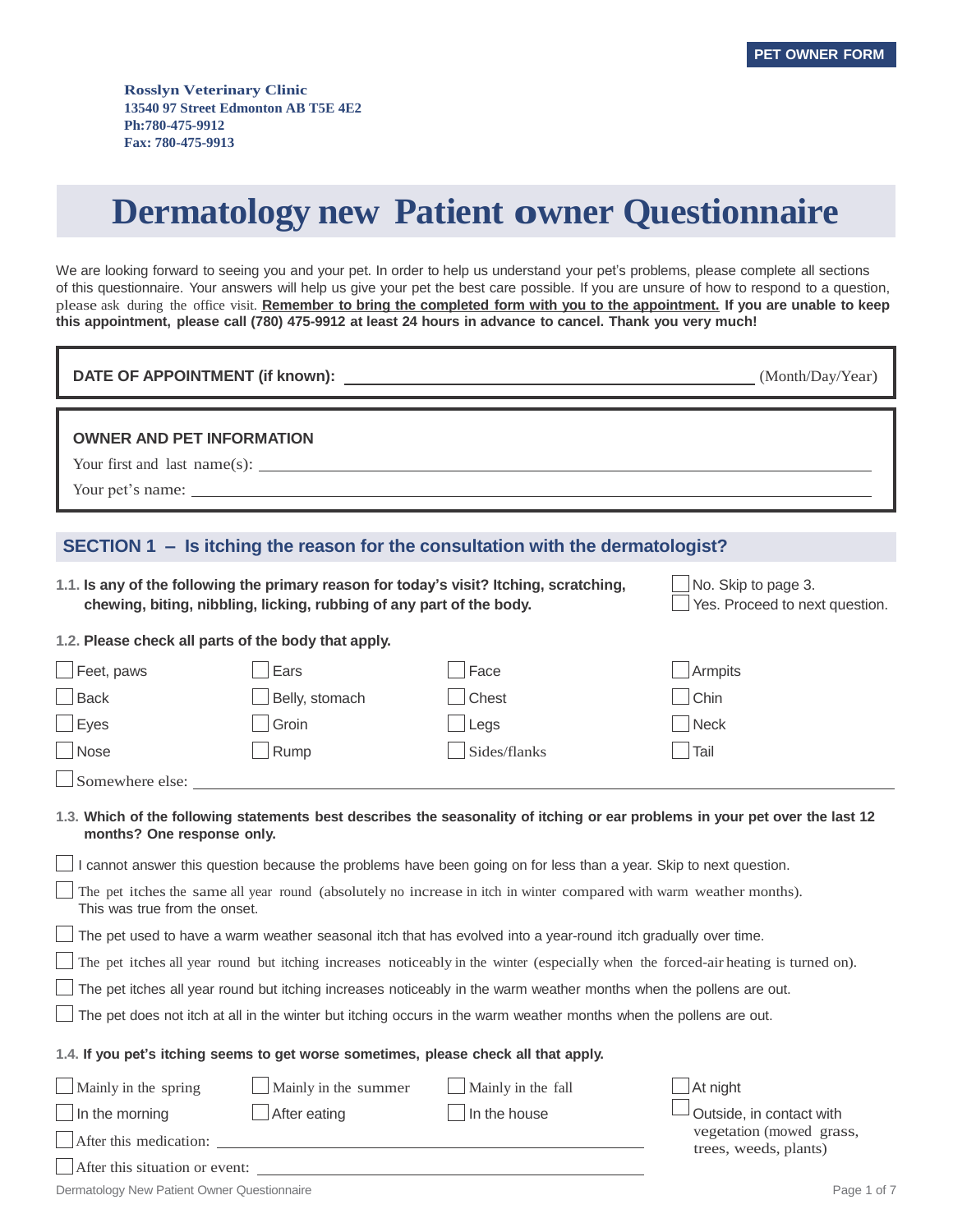### **SECTION 2 – How severe is your pet's itching?**

2.1. The behavioural scale below is designed to measure the severity of itching. Read all the descriptions below starting at the bottom. Then place a mark anywhere on the vertical line to indicate the point at which you think your pet's level **of itchiness currently lies.**

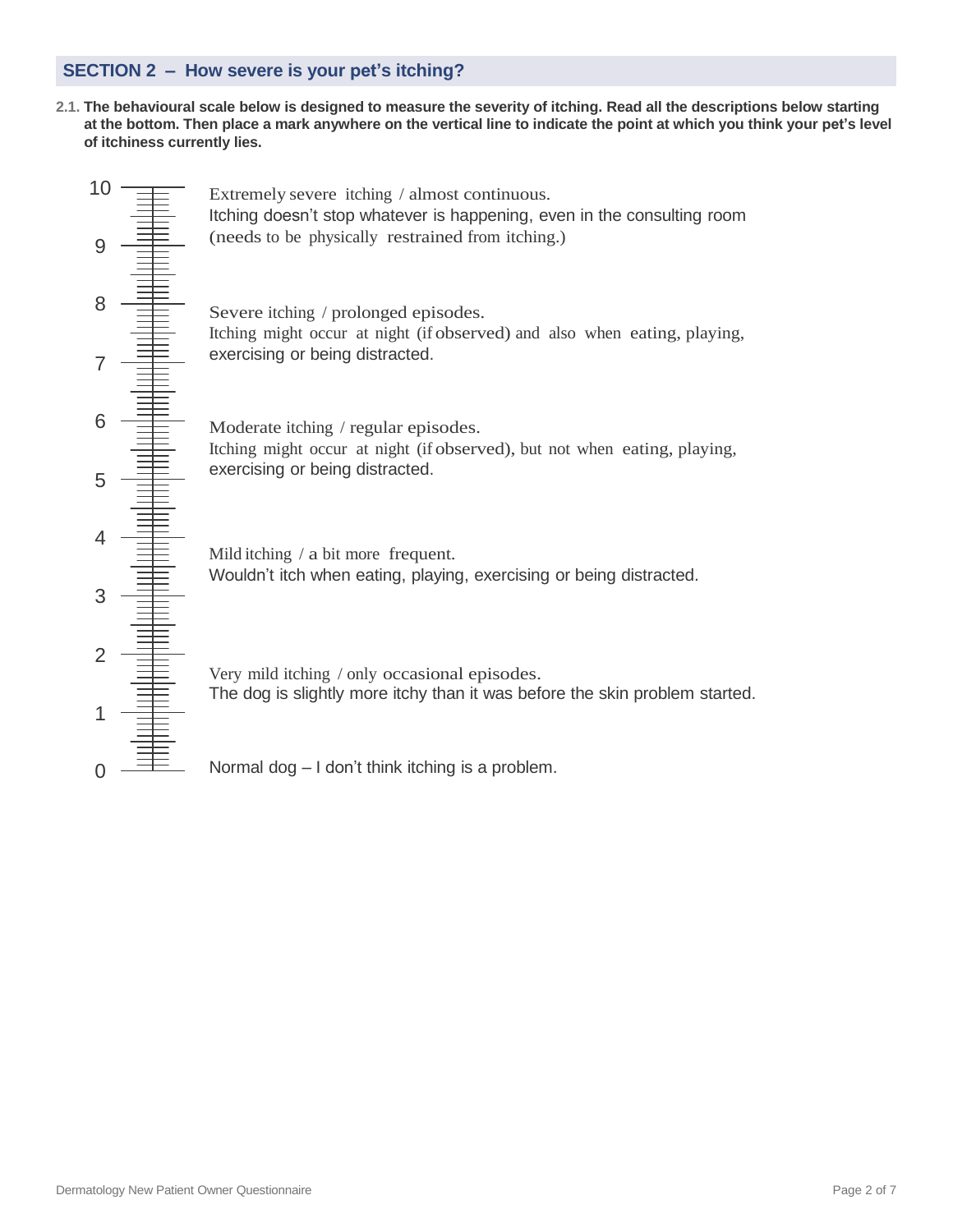## **SECTION 3 – Are there any problems other than itching?**

#### **3.1. Please check any of the following problems that pertain to your pet.**

| Curving nails<br>Cracking nails<br><b>Breaking nails</b><br>Sloughing nails                 | Foot problems<br>(pododermatitis)<br>Interdigital cysts                       | Flaky, dry skin (dandruff)<br>Oily, greasy skin<br>Smelly skin  | Hair Loss (alopecia)<br>Red skin (erythema)<br>Thick skin (Elephant skin)                            |
|---------------------------------------------------------------------------------------------|-------------------------------------------------------------------------------|-----------------------------------------------------------------|------------------------------------------------------------------------------------------------------|
| Rash(es)<br>Red bumps (papules)<br>Pimples (pustules)<br>Scabs (crusts)<br>"Hot spots"      | Head shaking Ear<br>scratching Smelly<br>ears (otitis)                        | Lumps, bumps<br>(nodules, masses)                               | Red skin welts<br>(urticaria/wheals)                                                                 |
| Change in stool<br>consistency<br>Poor appetite<br>Coughing<br>Excessive appetite<br>Other: | Gas, flatulence<br>Scooting<br>(rubbing bum on floor)<br>Sneezing<br>Lameness | Vomiting<br>Runny eyes<br>Runny nose<br>Weight gain<br>Seizures | Diarrhea Weight<br>loss Increased<br>urination<br>Increased thirst<br>Tiredness / lethargic behavior |
| I'm not sure. Skip to next section.                                                         | 3.2. How many bowel movements does your pet have per day?                     | Number:<br>$\angle$ day.                                        |                                                                                                      |
| SECTION 4 - How long have the problems been present?                                        |                                                                               |                                                                 |                                                                                                      |

□ I'm not sure. Skip to page 4. <br>□ Duration (in years or months or weeks):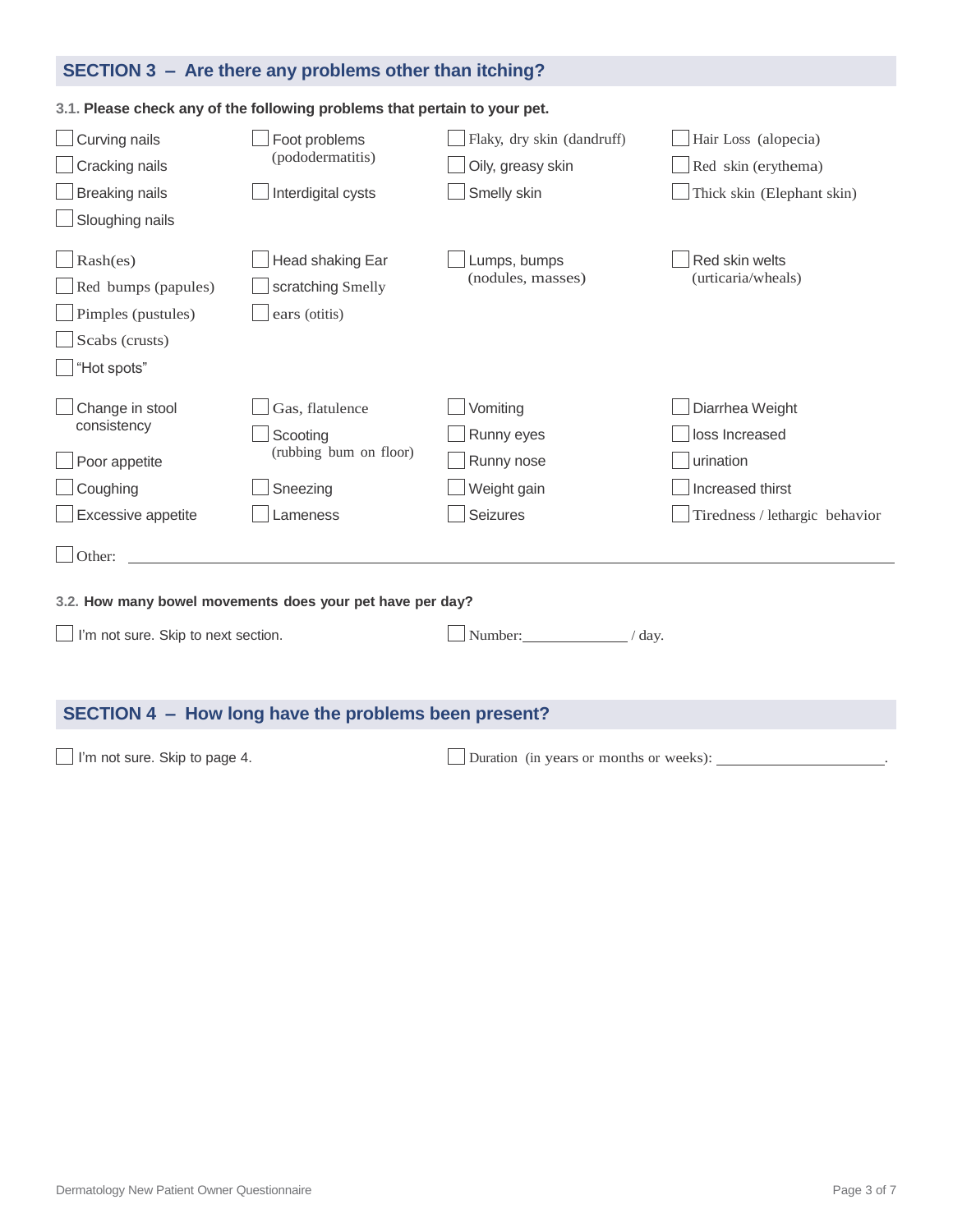| SECTION 5 - Origin, travel history, environment, other animals, people in your household, grooming                                                                 |                          |                                                                                                                                                                                                                               |  |
|--------------------------------------------------------------------------------------------------------------------------------------------------------------------|--------------------------|-------------------------------------------------------------------------------------------------------------------------------------------------------------------------------------------------------------------------------|--|
| 5.1. How old was the pet when adopted?                                                                                                                             |                          |                                                                                                                                                                                                                               |  |
| $\Box$ I'm not sure. Skip to next question.                                                                                                                        |                          | $\Box$ Age (in years or months or weeks):                                                                                                                                                                                     |  |
| 5.2. Where was the pet adopted (i.e. pet store, breeder, SPCA etc.)?                                                                                               |                          |                                                                                                                                                                                                                               |  |
| 5.3. Has the pet traveled outside of the province of Alberta?                                                                                                      |                          |                                                                                                                                                                                                                               |  |
| $\Box$ No. Skip to next question.<br>Yes. Where, when:                                                                                                             |                          |                                                                                                                                                                                                                               |  |
| 5.4. Has your pet been out of his or her usual environment recently (i.e. vacation, play date, day-care, visit to family or<br>friends, kennel, pet-sitter, etc.)? |                          |                                                                                                                                                                                                                               |  |
| $\Box$ No. Skip to next question.                                                                                                                                  |                          |                                                                                                                                                                                                                               |  |
|                                                                                                                                                                    |                          |                                                                                                                                                                                                                               |  |
| 5.5. Please check any of the following that are present in your pet's environment.                                                                                 |                          |                                                                                                                                                                                                                               |  |
| Forced-air heating<br>$\Box$ Carpet(s)                                                                                                                             | Tobacco smoke            | Swimming in ocean                                                                                                                                                                                                             |  |
| $\Box$ Rug(s)<br>Radiant heating                                                                                                                                   |                          | Swimming in lake                                                                                                                                                                                                              |  |
| $\Box$ Wool blanket(s)<br>$\Box$ Feather blanket(s), duvet(s)                                                                                                      |                          | Swimming in river                                                                                                                                                                                                             |  |
| 5.6. Do you have any other indoor animals?                                                                                                                         |                          |                                                                                                                                                                                                                               |  |
| No. Skip to next question.                                                                                                                                         |                          | Yes. Details: No. 1996. In the set of the set of the set of the set of the set of the set of the set of the set of the set of the set of the set of the set of the set of the set of the set of the set of the set of the set |  |
| 5.7. Do you have any other outdoor animals?                                                                                                                        |                          |                                                                                                                                                                                                                               |  |
| $\Box$ No. Skip to next question.                                                                                                                                  | Yes. Details:            |                                                                                                                                                                                                                               |  |
| 5.8. Do any of your other animals have skin problems?                                                                                                              |                          |                                                                                                                                                                                                                               |  |
| No. Skip to next question.                                                                                                                                         |                          | Yes. Details:                                                                                                                                                                                                                 |  |
| 5.9. Do any people in your house have skin problems?                                                                                                               |                          |                                                                                                                                                                                                                               |  |
| No. Skip to next question.                                                                                                                                         |                          | Yes. Details: 2008. [2016]                                                                                                                                                                                                    |  |
| 5.10. How much time does your pet spend in the house?                                                                                                              |                          |                                                                                                                                                                                                                               |  |
| $\Box$ Stays in the house all the time                                                                                                                             | Never comes in the house |                                                                                                                                                                                                                               |  |
| If goes outside, percentage of time spent outdoors: _____________ %.                                                                                               |                          |                                                                                                                                                                                                                               |  |
| 5.11. Do you (or someone else) bathe/groom your pet at home?                                                                                                       |                          |                                                                                                                                                                                                                               |  |
| No. Skip to next question. Thes. Frequency and products: Theorem 2014 and 2015 and 2016                                                                            |                          |                                                                                                                                                                                                                               |  |
|                                                                                                                                                                    |                          |                                                                                                                                                                                                                               |  |
| 5.12. Do you (or someone else) bathe/groom your pet somewhere else?                                                                                                |                          |                                                                                                                                                                                                                               |  |
| No. Skip to next question. $\Box$ Yes. Frequency and products: $\Box$                                                                                              |                          |                                                                                                                                                                                                                               |  |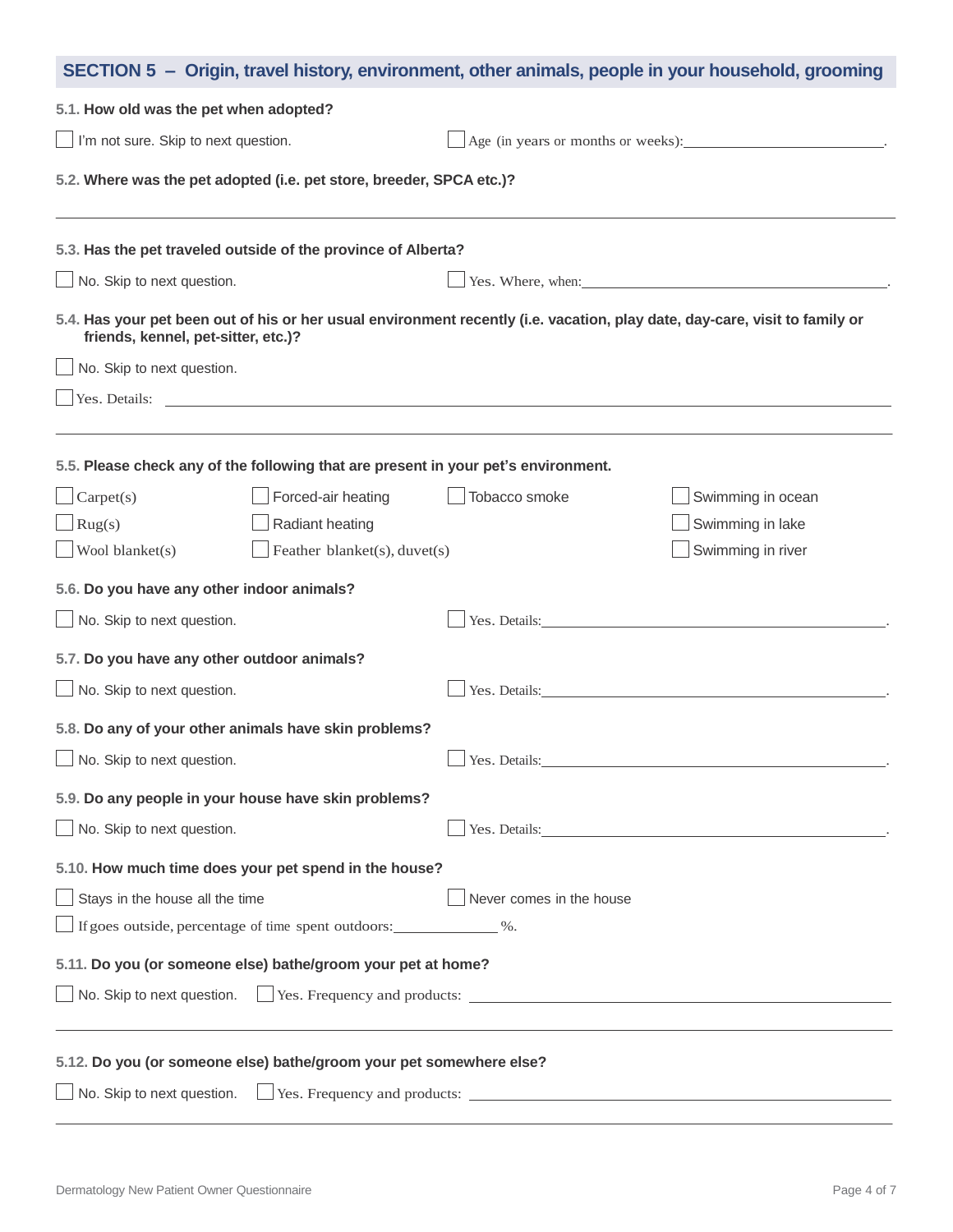## **SECTION 6 – Diet history**

6.1. What does your pet eat? Please tell us brands and check the labels for main ingredients (i.e. chicken, beef, lamb, rice, **corn, wheat etc.)**

| <b>Canned food Canned food</b>                                                                                                                                        |                                                                                                             |                                                                                                                                                                                                                                                       |                                      |
|-----------------------------------------------------------------------------------------------------------------------------------------------------------------------|-------------------------------------------------------------------------------------------------------------|-------------------------------------------------------------------------------------------------------------------------------------------------------------------------------------------------------------------------------------------------------|--------------------------------------|
|                                                                                                                                                                       |                                                                                                             |                                                                                                                                                                                                                                                       |                                      |
| Dry food                                                                                                                                                              |                                                                                                             |                                                                                                                                                                                                                                                       |                                      |
|                                                                                                                                                                       |                                                                                                             |                                                                                                                                                                                                                                                       |                                      |
| Raw food                                                                                                                                                              |                                                                                                             |                                                                                                                                                                                                                                                       |                                      |
|                                                                                                                                                                       |                                                                                                             |                                                                                                                                                                                                                                                       |                                      |
| <b>Treats</b>                                                                                                                                                         |                                                                                                             |                                                                                                                                                                                                                                                       |                                      |
|                                                                                                                                                                       |                                                                                                             |                                                                                                                                                                                                                                                       |                                      |
| Human food                                                                                                                                                            |                                                                                                             |                                                                                                                                                                                                                                                       |                                      |
|                                                                                                                                                                       |                                                                                                             |                                                                                                                                                                                                                                                       |                                      |
| <b>Other</b>                                                                                                                                                          |                                                                                                             |                                                                                                                                                                                                                                                       |                                      |
|                                                                                                                                                                       |                                                                                                             |                                                                                                                                                                                                                                                       |                                      |
|                                                                                                                                                                       |                                                                                                             |                                                                                                                                                                                                                                                       |                                      |
| 6.2. When did you start feeding the current diet?<br>$\Box$ I'm not sure. Skip to next question.<br>Duration (in years or months or weeks): ________________________. |                                                                                                             |                                                                                                                                                                                                                                                       |                                      |
|                                                                                                                                                                       |                                                                                                             |                                                                                                                                                                                                                                                       |                                      |
| 6.3. Have hypoallergenic diets been tried?                                                                                                                            |                                                                                                             |                                                                                                                                                                                                                                                       |                                      |
| $\Box$ No. Skip to next question.                                                                                                                                     |                                                                                                             | Yes, but it did not help the skin problems.                                                                                                                                                                                                           |                                      |
|                                                                                                                                                                       | $\Box$ Yes, and it helped with the skin problems.<br>Yes, and it helped with the gastrointestinal problems. |                                                                                                                                                                                                                                                       |                                      |
|                                                                                                                                                                       |                                                                                                             | 6.4. Please check any of the following statements that pertain to the previous use of hypoallergenic diets.                                                                                                                                           |                                      |
| There were so many that I can't remember.                                                                                                                             |                                                                                                             |                                                                                                                                                                                                                                                       |                                      |
|                                                                                                                                                                       |                                                                                                             | I tried the following diet(s) prescribed by my veterinarian(s). Please check all that apply.                                                                                                                                                          |                                      |
| Hills z/d Low Allergen                                                                                                                                                | Hills z/d Ultra                                                                                             | Medical Hypoallergenic                                                                                                                                                                                                                                | Medical Gastro                       |
| Hills d/d duck/green pea                                                                                                                                              | Allergen Free                                                                                               | Hills d/d salmon/potato                                                                                                                                                                                                                               | Hills d/d venison/green pea          |
| $\Box$ Eukanuba lams                                                                                                                                                  | Hills d/d duck/potato                                                                                       | Purina DRM                                                                                                                                                                                                                                            | Royal Canin Skin Support             |
| tish/potato                                                                                                                                                           | Medical Vegetarian                                                                                          | Purina HA                                                                                                                                                                                                                                             | Royal Canin HP 19 or 23              |
| Eukanuba lams<br>kangaroo/oat                                                                                                                                         | Royal Canin<br>Sensitivity catfish/rice                                                                     | Royal Canin Sensitivity<br>venison/rice                                                                                                                                                                                                               | Royal Canin Sensitivity<br>duck/rice |
| potato, potato etc.)                                                                                                                                                  |                                                                                                             | I tried the following over-the-counter diets; raw or home-cooked ingredients. Add an extra page if needed. Please try to<br>remember the brands and main ingredients (i.e. duck, venison, rabbit, brushtail, kangaroo, fish, salmon, green pea, sweet |                                      |
|                                                                                                                                                                       |                                                                                                             |                                                                                                                                                                                                                                                       |                                      |
|                                                                                                                                                                       |                                                                                                             |                                                                                                                                                                                                                                                       |                                      |
|                                                                                                                                                                       |                                                                                                             |                                                                                                                                                                                                                                                       |                                      |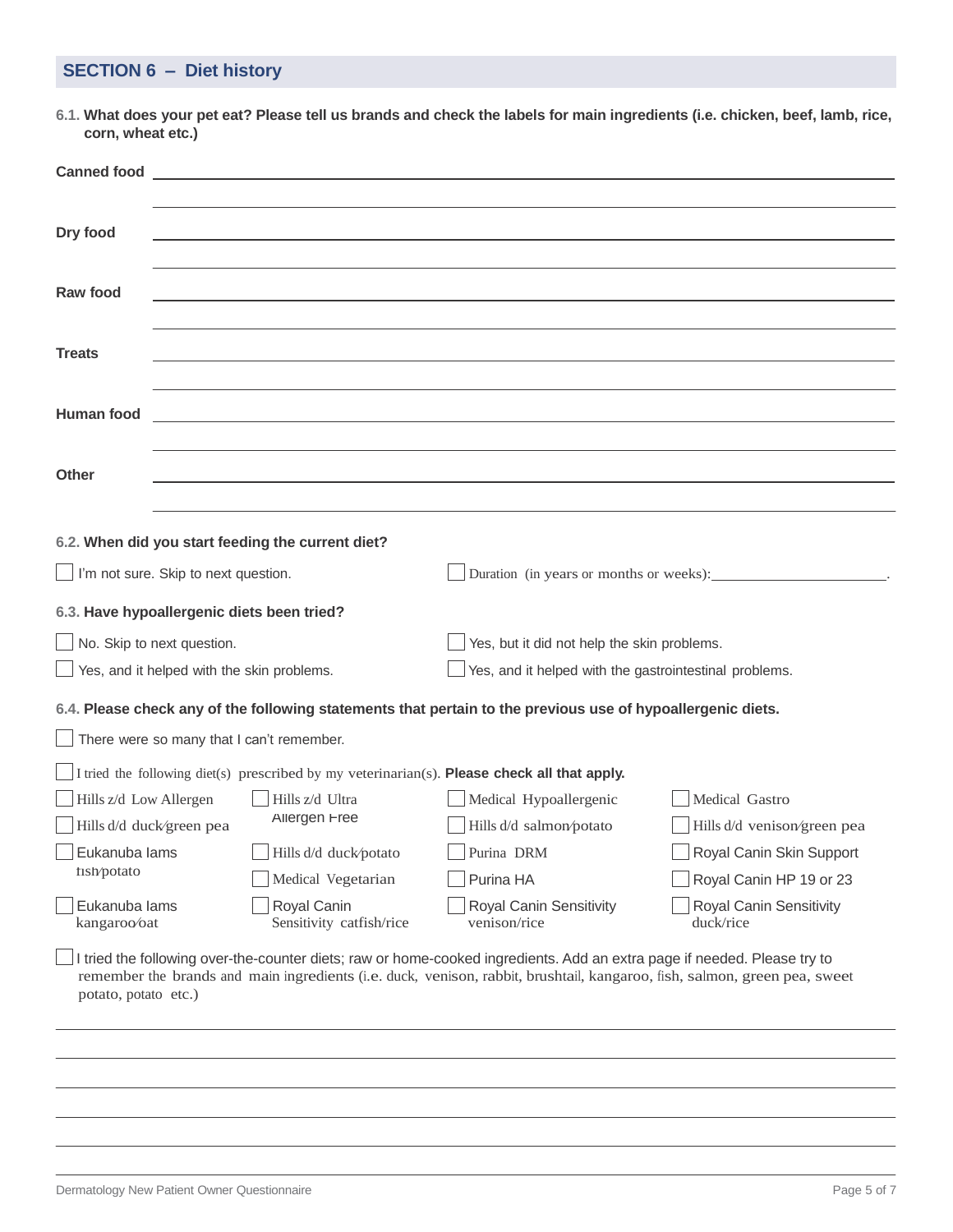| SECTION 7 - Other illnesses, current and previous treatments                                               |                                                                                                                       |  |
|------------------------------------------------------------------------------------------------------------|-----------------------------------------------------------------------------------------------------------------------|--|
| 7.1. Does your pet have any other illnesses?                                                               |                                                                                                                       |  |
| No. Skip to next question.                                                                                 | I'm not sure.                                                                                                         |  |
|                                                                                                            | Yes, in the past. Details:                                                                                            |  |
|                                                                                                            |                                                                                                                       |  |
|                                                                                                            |                                                                                                                       |  |
|                                                                                                            |                                                                                                                       |  |
| vaccinations, shampoos, ear cleaners, ear drops etc.)?                                                     | 7.2. Does your pet have any known adverse/allergic reactions to medications (i.e. antibiotics, anesthesia, sedation,  |  |
| No. Skip to next question.                                                                                 |                                                                                                                       |  |
|                                                                                                            |                                                                                                                       |  |
|                                                                                                            |                                                                                                                       |  |
|                                                                                                            |                                                                                                                       |  |
|                                                                                                            |                                                                                                                       |  |
|                                                                                                            |                                                                                                                       |  |
|                                                                                                            |                                                                                                                       |  |
|                                                                                                            |                                                                                                                       |  |
| Include all treatments that are over-the-counter. Add an extra page if needed.                             | 7.3. List any medications (oral, shampoo, ear drops, thyroid and hart medications etc.) your pet is currently taking. |  |
|                                                                                                            |                                                                                                                       |  |
|                                                                                                            |                                                                                                                       |  |
|                                                                                                            |                                                                                                                       |  |
|                                                                                                            |                                                                                                                       |  |
|                                                                                                            |                                                                                                                       |  |
|                                                                                                            |                                                                                                                       |  |
|                                                                                                            |                                                                                                                       |  |
|                                                                                                            |                                                                                                                       |  |
| 7.4. Please check any of the following statements that pertain to the use of medications for skin.         |                                                                                                                       |  |
| $\Box$ There were so many that I can't remember. Skip to page 7.                                           |                                                                                                                       |  |
| $\Box$ My veterinarian(s) can give you the information about prescription medications.                     |                                                                                                                       |  |
| The itch goes away completely as long as my pet gets steroids (i.e. Vanectyl-P, prednisone, prednisolone). |                                                                                                                       |  |
| The itch is partially controlled as long as my pet gets antihistamines (i.e. Benadryl, Reactine).          |                                                                                                                       |  |
| $\Box$ The rashes go away completely with antibiotics but keep coming back.                                |                                                                                                                       |  |
| I tried cyclosporine (Atopica).                                                                            |                                                                                                                       |  |
| $\Box$ I tried allergy shots.                                                                              |                                                                                                                       |  |
| I have tried everything and nothing works.                                                                 |                                                                                                                       |  |